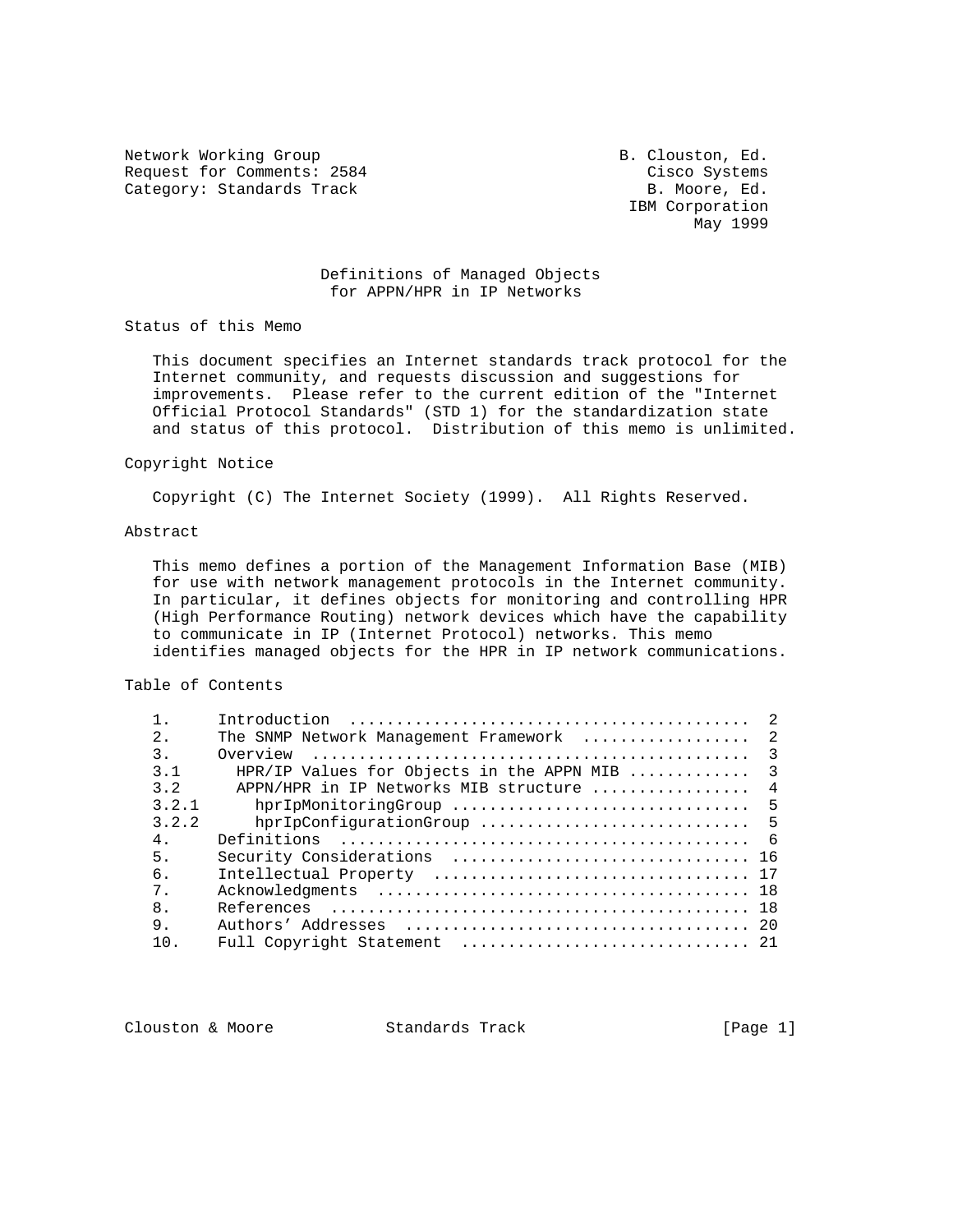1. Introduction

 This document is a product of the SNA NAU Services MIB Working Group. It defines a MIB module for managing devices with HPR in IP networks capabilities.

 The key words "MUST", "MUST NOT", "REQUIRED", "SHALL", "SHALL NOT", "SHOULD", "SHOULD NOT", "RECOMMENDED", "MAY", and "OPTIONAL" in this document are to be interpreted as described in RFC 2119 [17].

2. The SNMP Network Management Framework

 The SNMP Management Framework presently consists of five major components:

- o An overall architecture, described in RFC 2271 [1].
- o Mechanisms for describing and naming objects and events for the purpose of management. The first version of this Structure of Management Information (SMI) is called SMIv1 and described in STD 16, RFC 1155 [2], STD 16, RFC 1212 [3] and RFC 1215 [4]. The second version, called SMIv2, is described in STD 58, RFC 2478 [5], RFC 2579 [6] and RFC 2580 [7].
- o Message protocols for transferring management information. The first version of the SNMP message protocol is called SNMPv1 and described in STD 15, RFC 1157 [8]. A second version of the SNMP message protocol, which is not an Internet standards track protocol, is called SNMPv2c and described in RFC 1901 [9] and RFC 1906 [10]. The third version of the message protocol is called SNMPv3 and described in RFC 1906 [10], RFC 2272 [11] and RFC 2274 [12].
- o Protocol operations for accessing management information. The first set of protocol operations and associated PDU formats is described in STD 15, RFC 1157 [8]. A second set of protocol operations and associated PDU formats is described in RFC 1905 [13].
- o A set of fundamental applications described in RFC 2273 [14] and the view-based access control mechanism described in RFC 2275 [15].

 Managed objects are accessed via a virtual information store, termed the Management Information Base or MIB. Objects in the MIB are defined using the mechanisms defined in the SMI.

Clouston & Moore 6 Standards Track [Page 2]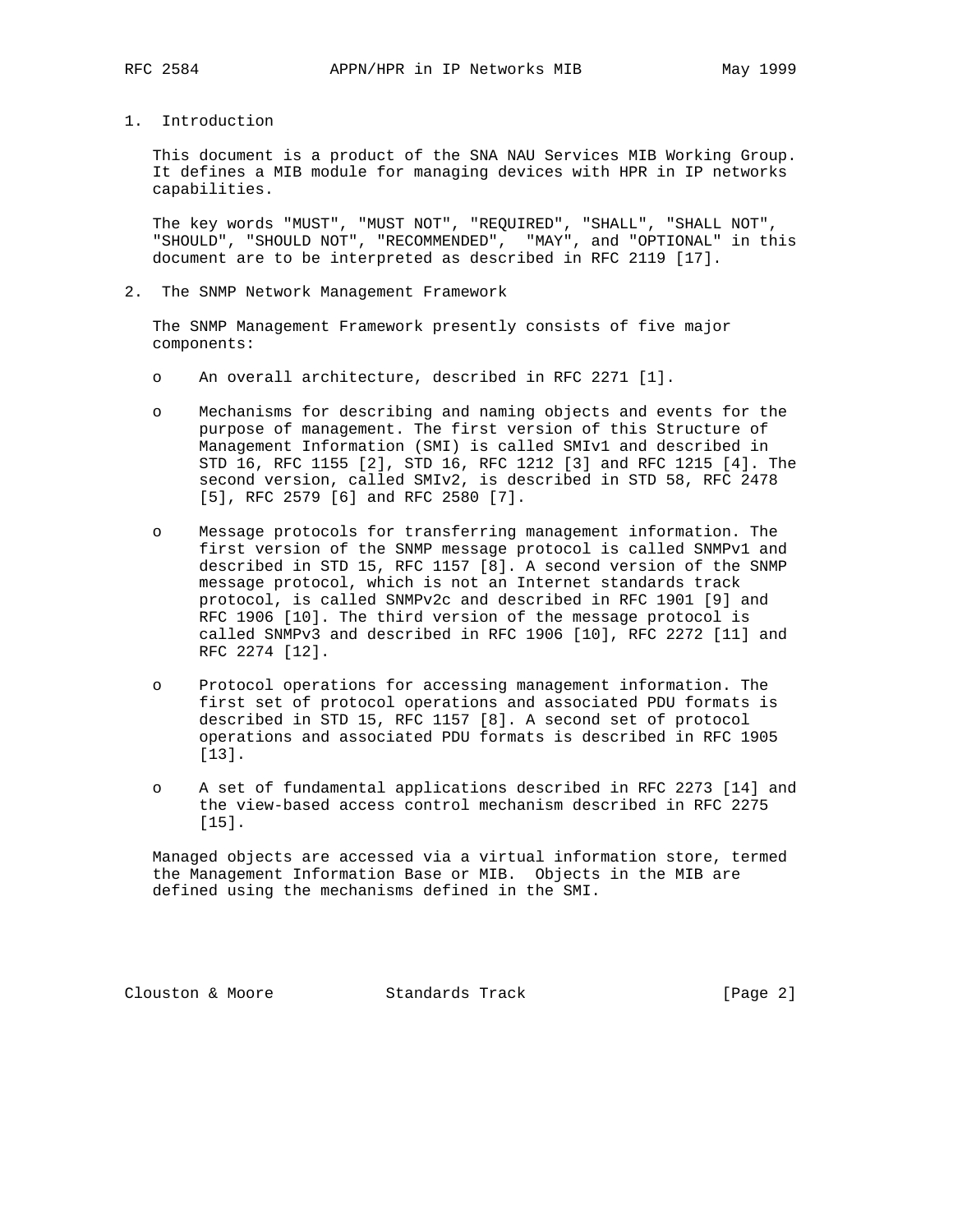This memo specifies a MIB module that is compliant to the SMIv2. A MIB conforming to the SMIv1 can be produced through the appropriate translations. The resulting translated MIB must be semantically equivalent, except where objects or events are omitted because no translation is possible (use of Counter64). Some machine readable information in SMIv2 will be converted into textual descriptions in SMIv1 during the translation process. However, this loss of machine readable information is not considered to change the semantics of the MIB.

3. Overview

 This document identifies a set of objects for monitoring the configuration and active characteristics of devices with HPR in IP network capabilities. HPR is an enhancement to the Advanced Peer to-Peer Network (APPN) architecture that provides fast data routing and improved session reliability. APPN is the aspect of Systems Network Architecture (SNA) that supports peer-to-peer networking. APPN/HPR in IP Networks is a further enhancement to the APPN/HPR architecture, described in RFC 2353 [18]. It provides a method with which APPN/HPR nodes can communicate in IP networks.

 APPN management information is defined by the APPN MIB [19]. HPR management information is defined by the HPR MIB, RFC 2238 [20].

 Highlights of the management functions supported by the APPN/HPR in IP Networks MIB module include the following:

- o A count of UDP packets sent with each type of APPN traffic on HPR/IP links.
- o Monitoring and setting configuration parameters for the mappings between APPN traffic types on Type of Service (TOS) Precedence settings in the IP header. Note that the TOS Precedence settings have been redefined in RFC 2474 [21] as the first three bits of the differentiated services code point (DSCP).

This MIB module does not support:

- o Configuration of IP addresses used for APPN ports or link stations.
- 3.1. HPR/IP Values for Objects in the APPN MIB

 Ports and link stations are the APPN device's interface to the data link control (DLC), which provides the physical transport, or to another protocol, such as IP. The APPN MIB identifies ports and link stations using IP as the transport with the following objects:

Clouston & Moore 6 Standards Track [Page 3]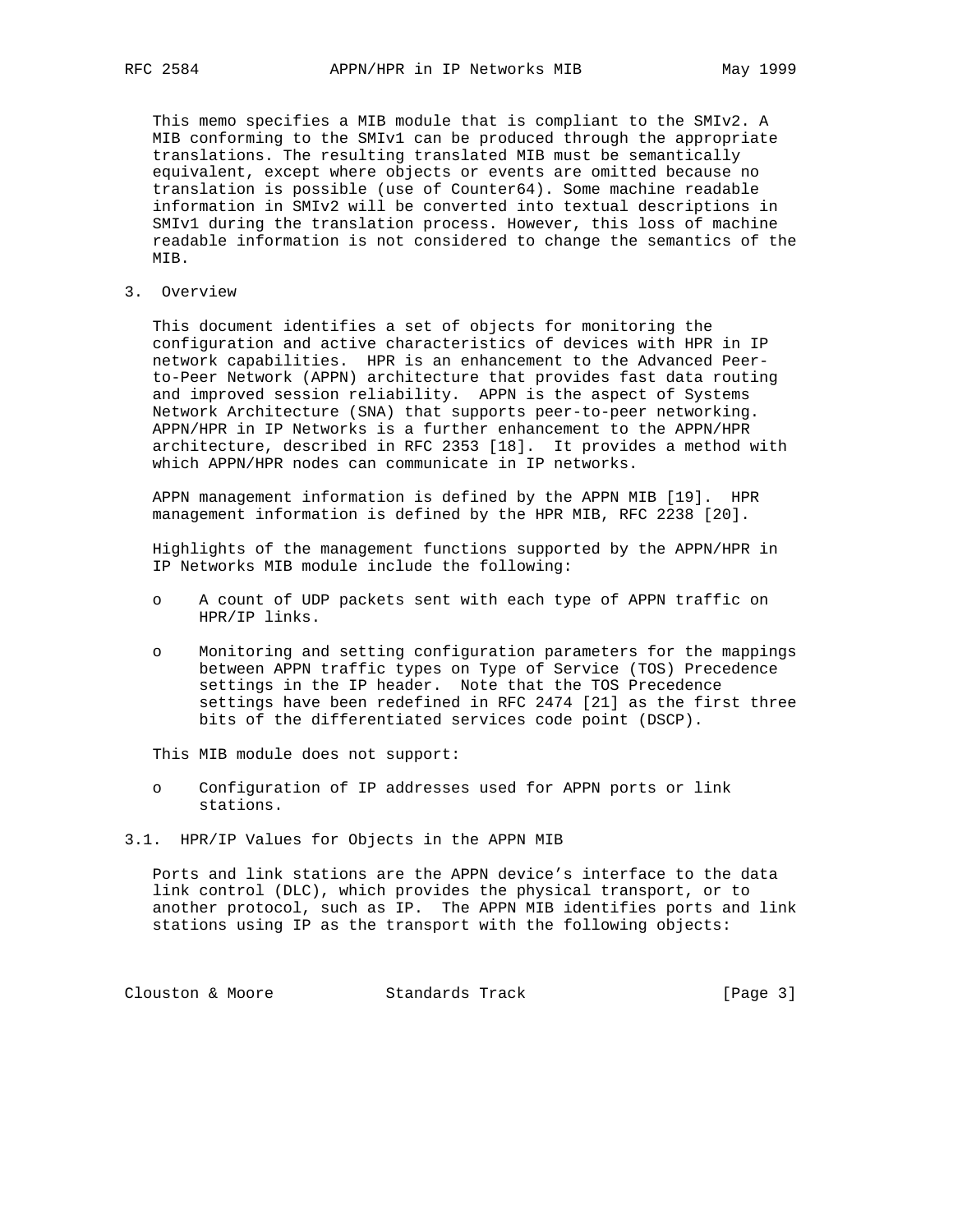- o appnPortDlcType
- o appnLsDlcType
- o appnLsStatusDlcType

 These objects all have the syntax IANAifType, and the value 126, defined as "IP (for APPN HPR in IP networks)" shall be returned when they identify an HPR/IP port or link station.

 The IP address used for the port or link station is returned in the following objects:

- o appnPortDlcLocalAddr
- o appnLsLocalAddr
- o appnLsRemoteAddr
- o appnLsStatusLocalAddr
- o appnLsStatusRemoteAddr

 These objects have the syntax DisplayableDlcAddress, defined in the APPN MIB as a textual convention to represent the address as an octet string of ASCII characters.

 The following two objects return object identifiers that tie port and link table entries in the APPN MIB to lower-layer MIB entries:

- o appnPortSpecific
- o appnLsSpecific

 Both objects should return a RowPointer to the ifEntry in the agent's ifTable for the physical interface associated with the local IP address for the port. If the agent implements the IP-MIB (RFC 2011), this association between the IP address and the physical interface will be represented in the ipNetToMediaTable.

3.2. APPN/HPR in IP Networks MIB Structure

 The APPN/HPR in IP Networks MIB module contains two groups of objects:

 o hprIpMonitoringGroup - an object for counting outgoing HPR/IP traffic for each APPN traffic type

Clouston & Moore 6 Standards Track [Page 4]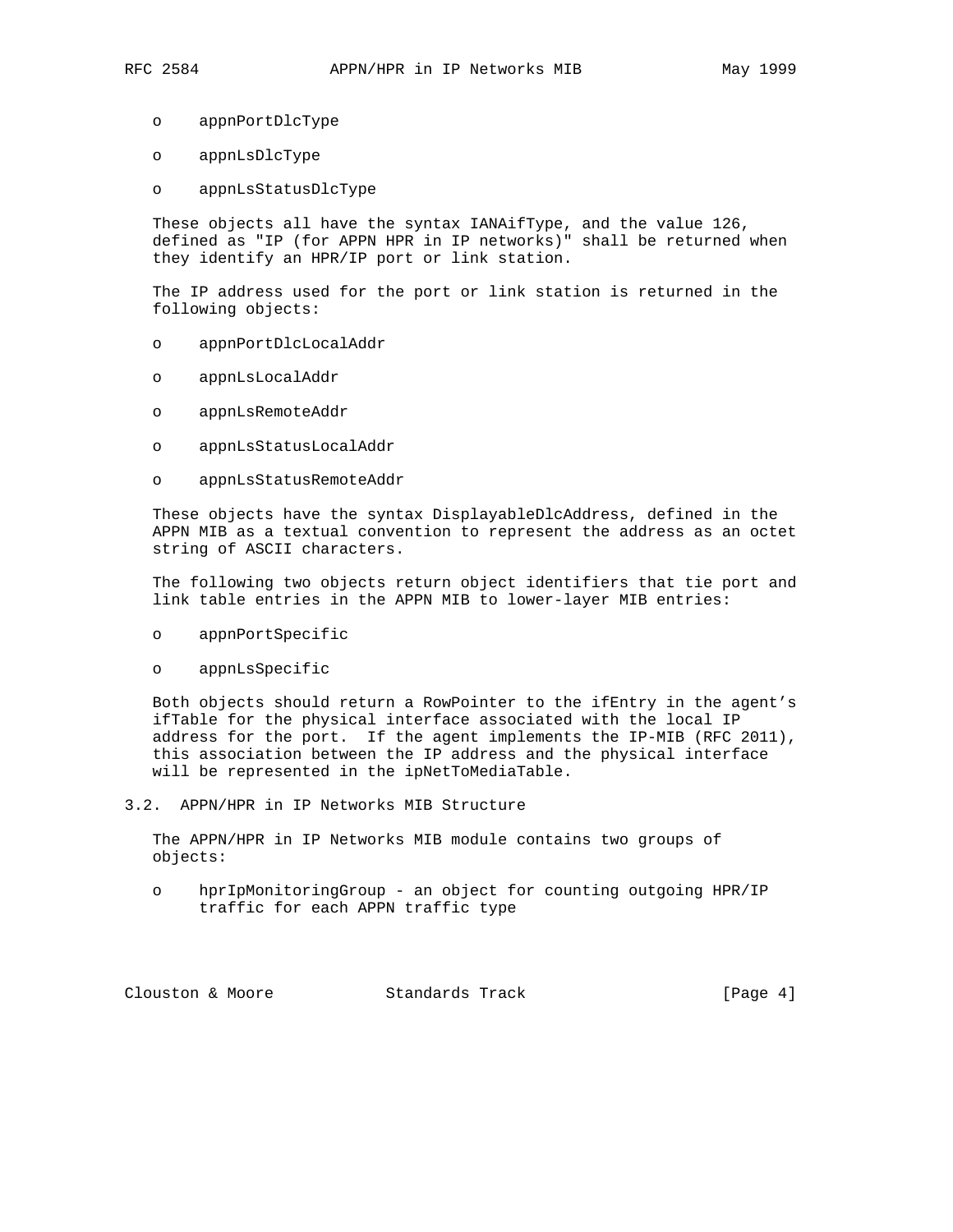o hprIpConfigurationGroup - objects to represent TOS Precedence to APPN traffic type mappings

These groups are described below in more detail.

3.2.1. hprIpMonitoringGroup

 The hprIpMonitoringGroup group consists of the hprIpActiveLsTable. This table is indexed by the link station name and traffic type, and contains a counter for the number of UDP packets sent on a link station for that traffic type.

3.2.2. hprIpConfigurationGroup

 The hprIpMonitoringGroup group consists of the following objects and tables:

1) hprIpAppnPortTable

 This table supports reading and setting the default mapping between APPN traffic types and TOS Precedence settings for all link stations using a port. This mapping may be overridden for individual link stations or individual connection networks.

2) hprIpLsTable

 This table supports reading and setting the mappings between APPN traffic types and TOS Precedence settings for an individual link station and APPN traffic type. If there is no entry in this table for a given link station and traffic type, then that link station inherits its mapping from its port.

3) hprIpCnTable

 This table supports reading and setting the mapping between APPN traffic types and TOS Precedence settings for an individual connection network and traffic type. If there is no entry in this table for a given connection network and traffic type, then that connection network inherits its mapping from its port.

Clouston & Moore 6 (Page 5)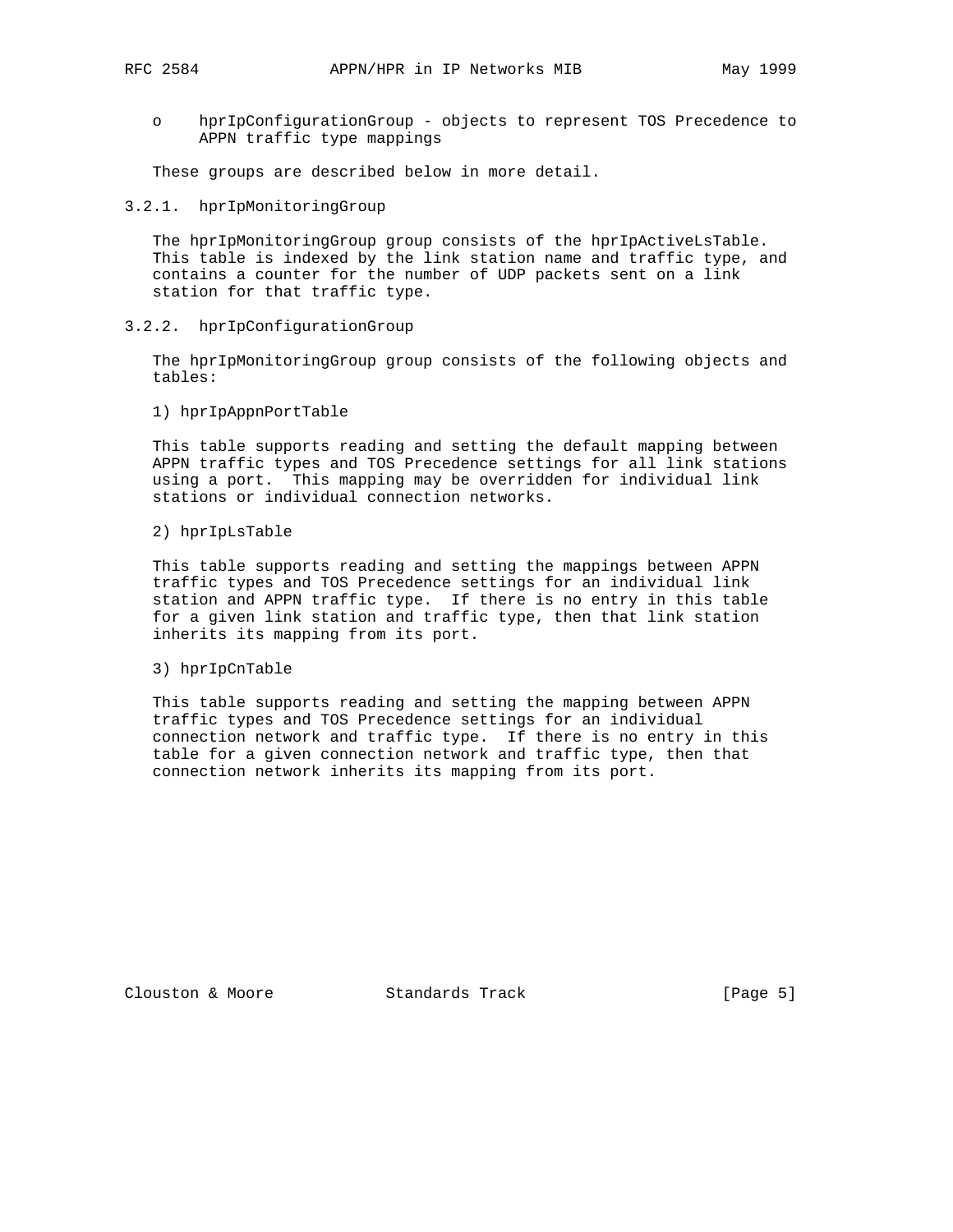4. Definitions HPR-IP-MIB DEFINITIONS ::= BEGIN IMPORTS MODULE-IDENTITY,OBJECT-TYPE, Counter32 FROM SNMPv2-SMI DisplayString, RowStatus, TEXTUAL-CONVENTION FROM SNMPv2-TC MODULE-COMPLIANCE, OBJECT-GROUP FROM SNMPv2-CONF SnaControlPointName FROM APPN-MIB hprObjects, hprCompliances, hprGroups FROM HPR-MIB ; hprIp MODULE-IDENTITY LAST-UPDATED "9809240000Z" -- September 24, 1998 ORGANIZATION "IETF SNA NAU MIB WG / AIW APPN MIBs SIG" CONTACT-INFO " Bob Clouston Cisco Systems 7025 Kit Creek Road P.O. Box 14987 Research Triangle Park, NC 27709, USA Tel: 1 919 472 2333 E-mail: clouston@cisco.com Bob Moore IBM Corporation 4205 S. Miami Boulevard BRQA/501 P.O. Box 12195 Research Triangle Park, NC 27709, USA Tel: 1 919 254 4436 E-mail: remoore@us.ibm.com " DESCRIPTION "The MIB module for HPR over IP. This module contains two groups: - the HPR over IP Monitoring Group provides a count of the UDP packets sent by a link station for each APPN traffic type. - the HPR over IP Configuration Group provides for reading and setting the mappings between APPN traffic types and TOS Precedence settings in the IP header. These mappings are

Clouston & Moore 6 (Page 6)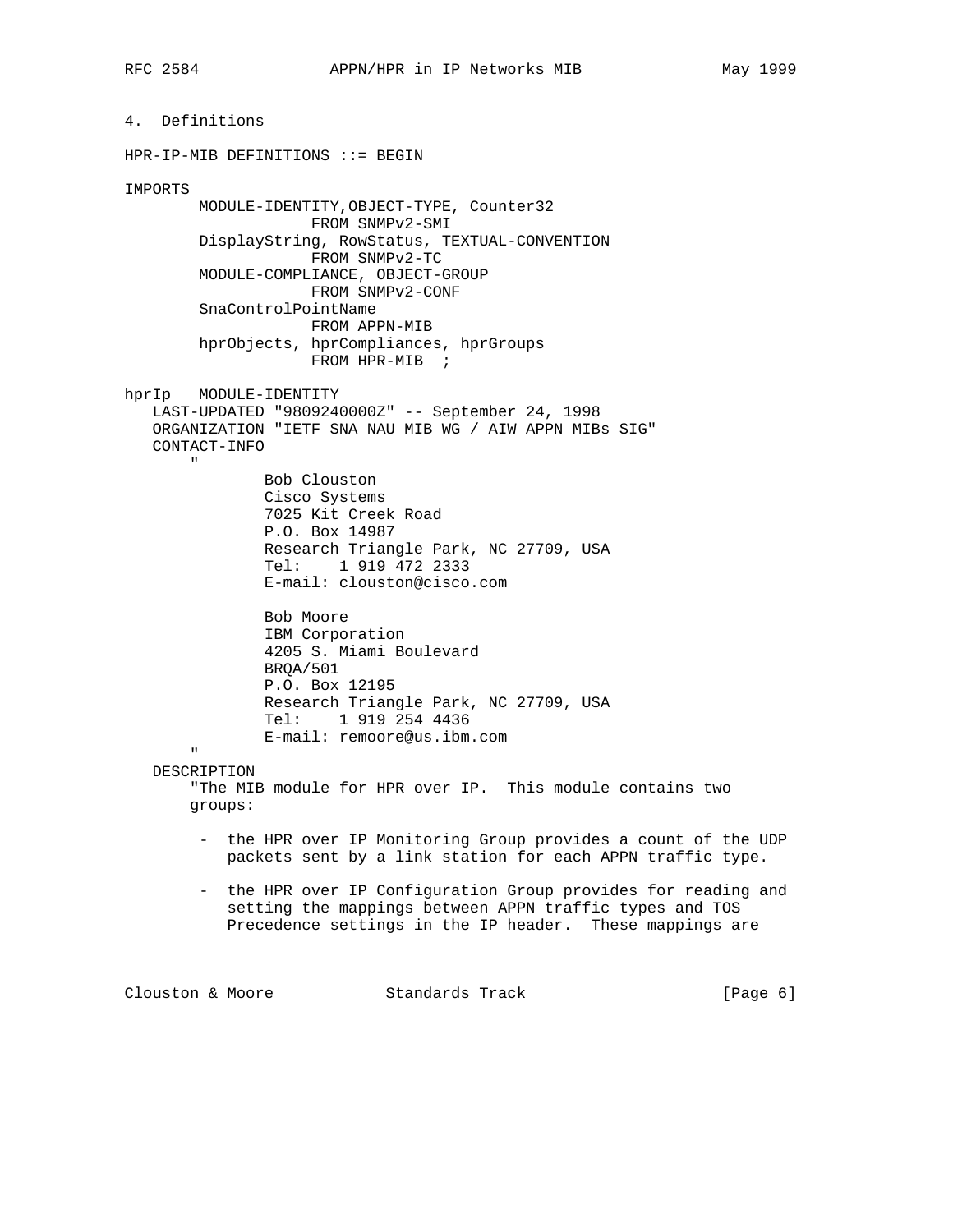May 1999

```
configured at the APPN port level, and are inherited by the
         APPN connection networks and link stations associated with an
         APPN port. A port-level mapping can, however, be overridden
         for a particular connection network or link station."
  REVISION "9809240000Z" -- September 24, 1998
  DESCRIPTION
      "Initial version, Published as RFC 2584"
  ::= { hprObjects 5 }
-- Textual Conventions
AppnTrafficType ::= TEXTUAL-CONVENTION
     STATUS current
     DESCRIPTION
        "APPN traffic type. The first four values correspond
        to APPN transmission priorities (network, high, medium and
        low), while the fifth is used for both LLC commands (XID,
        TEST, DISC, and DM) and function-routed NLPs (XID_DONE_RQ
        and XID_DONE_RSP)."
     SYNTAX INTEGER { low (1),
                   medium (2),
                   high (3),
                   network (4),
                   llcAndFnRoutedNlp (5) }
AppnTOSPrecedence ::= TEXTUAL-CONVENTION
     STATUS current
     DESCRIPTION
        "A DisplayString representing the setting of the three TOS
        Precedence bits in the IP Type of Service field for this APPN
        traffic type. The HPR over IP architecture specifies the
        following default mapping:
            ------------------<br>Network
                                   IP TOS Precedence bits
            APPN traffic type
                                    _________________________
             Network
                                     110
             High
                                     100
             Medium
                                     010
                                    001
             T_{1} \cap WLLC commands, etc.
                                    110
        \bar{\mathbf{u}}SYNTAX DisplayString (SIZE(3))
Clouston & Moore Standards Track
                                                      [Page 7]
```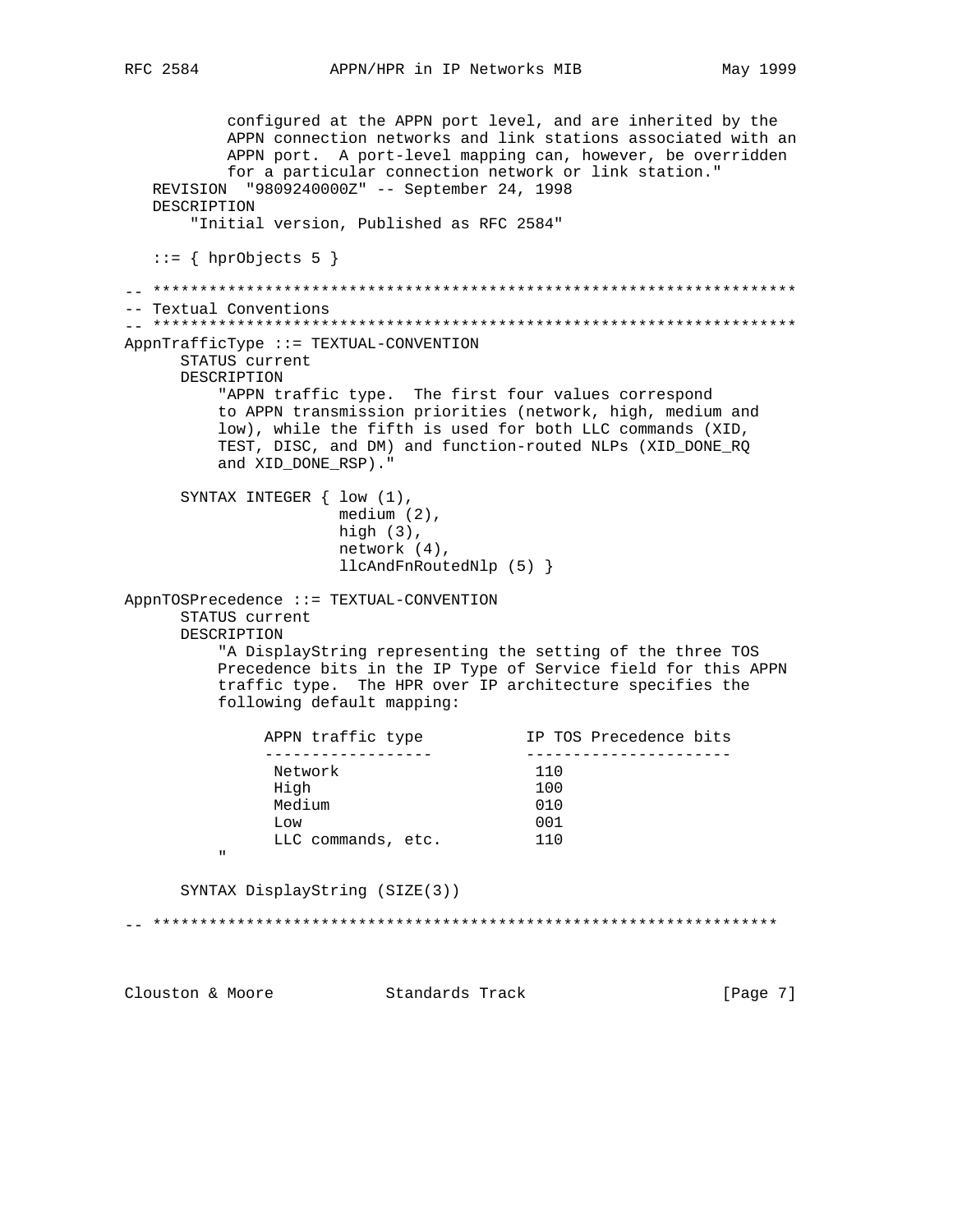-- hprObjects OBJECT IDENTIFIER ::=  $\{$  hprMIB 1  $\}$ -- HPR over IP Monitoring Group  $=$   $-$ -- This group contains a single table, the hprIsActiveLsTable, -- providing a count of UDP packets sent with each type of -- APPN traffic on each active link supporting HPR over IP. hprIpActiveLsTable OBJECT-TYPE SYNTAX SEQUENCE OF HprIpActiveLsEntry MAX-ACCESS not-accessible STATUS current DESCRIPTION "The HPR/IP active link station table. This table provides counts of the number of UDP packets sent for each APPN traffic type."  $::= \{ hprIp 1 \}$ hprIpActiveLsEntry OBJECT-TYPE SYNTAX HprIpActiveLsEntry MAX-ACCESS not-accessible STATUS current DESCRIPTION "Entry of the HPR/IP link station table." INDEX { hprIpActiveLsLsName, hprIpActiveLsAppnTrafficType }  $::= \{ hprIpActiveLsTable 1 \}$ HprIpActiveLsEntry ::= SEQUENCE { hprIpActiveLsLsName<br>hprIpActiveLsAppnTrafficType AppnTrafficType,<br>hprIpActiveLsUdpPackets Counter32 } hprIpActiveLsLsName DisplayString, hprIpActiveLsLsName OBJECT-TYPE SYNTAX DisplayString (SIZE (1..10)) MAX-ACCESS not-accessible STATUS current DESCRIPTION "Administratively assigned name for the link station. If this object has the same value as the appnLsName in the APPN MIB, then the two objects are referring to the same APPN link station."

Clouston & Moore Standards Track  $[Page 8]$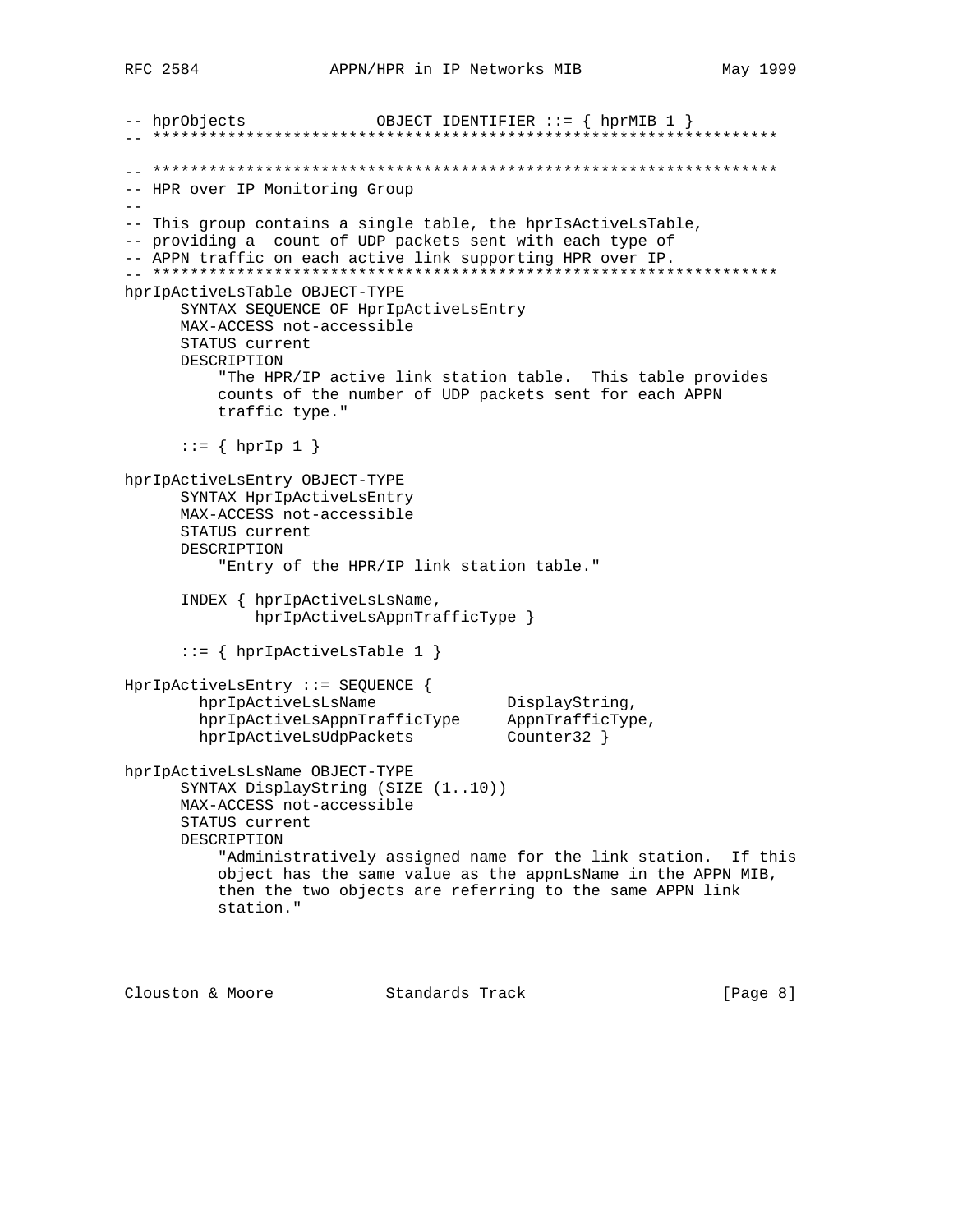$::=$  { hprIpActiveLsEntry 1 } hprIpActiveLsAppnTrafficType OBJECT-TYPE SYNTAX AppnTrafficType MAX-ACCESS not-accessible STATUS current DESCRIPTION "APPN traffic type being sent through the link station."  $::=$  { hprIpActiveLsEntry 2 } hprIpActiveLsUdpPackets OBJECT-TYPE SYNTAX Counter32 MAX-ACCESS read-only STATUS current DESCRIPTION "The count of outgoing UDP packets carrying this type of APPN traffic. A discontinuity in the counter is indicated by the appnLsCounterDisconTime object in the APPN MIB."  $::=$  { hprIpActiveLsEntry 3 } -- HPR over IP Configuration Group -- This group contains three tables for reading and setting the -- mapping between APPN traffic types and values for the TOS -- Precedence bits in the IP header. hprIpAppnPortTOSPrecedence -- represents the APPN port-level mapping. This mapping can be -- overridden for an individual link station or an individual -- connection network via, respectively, the hprIpLsTOSPrecedence -- and the hprIpCnTOSPrecedence objects. hprIpAppnPortTable OBJECT-TYPE SYNTAX SEQUENCE OF HprIpAppnPortEntry MAX-ACCESS not-accessible STATUS current DESCRIPTION "The HPR/IP APPN port table. This table supports reading and setting the mapping between APPN traffic types and TOS Precedence settings for all the link stations at this APPN port. This mapping can be overridden for an individual link station or an individual connection network via, respectively, the hprIpLsTOSPrecedence and the hprIpCnTOSPrecedence objects."  $::=$  { hprIp 2 }

Clouston & Moore Standards Track  $[Page 9]$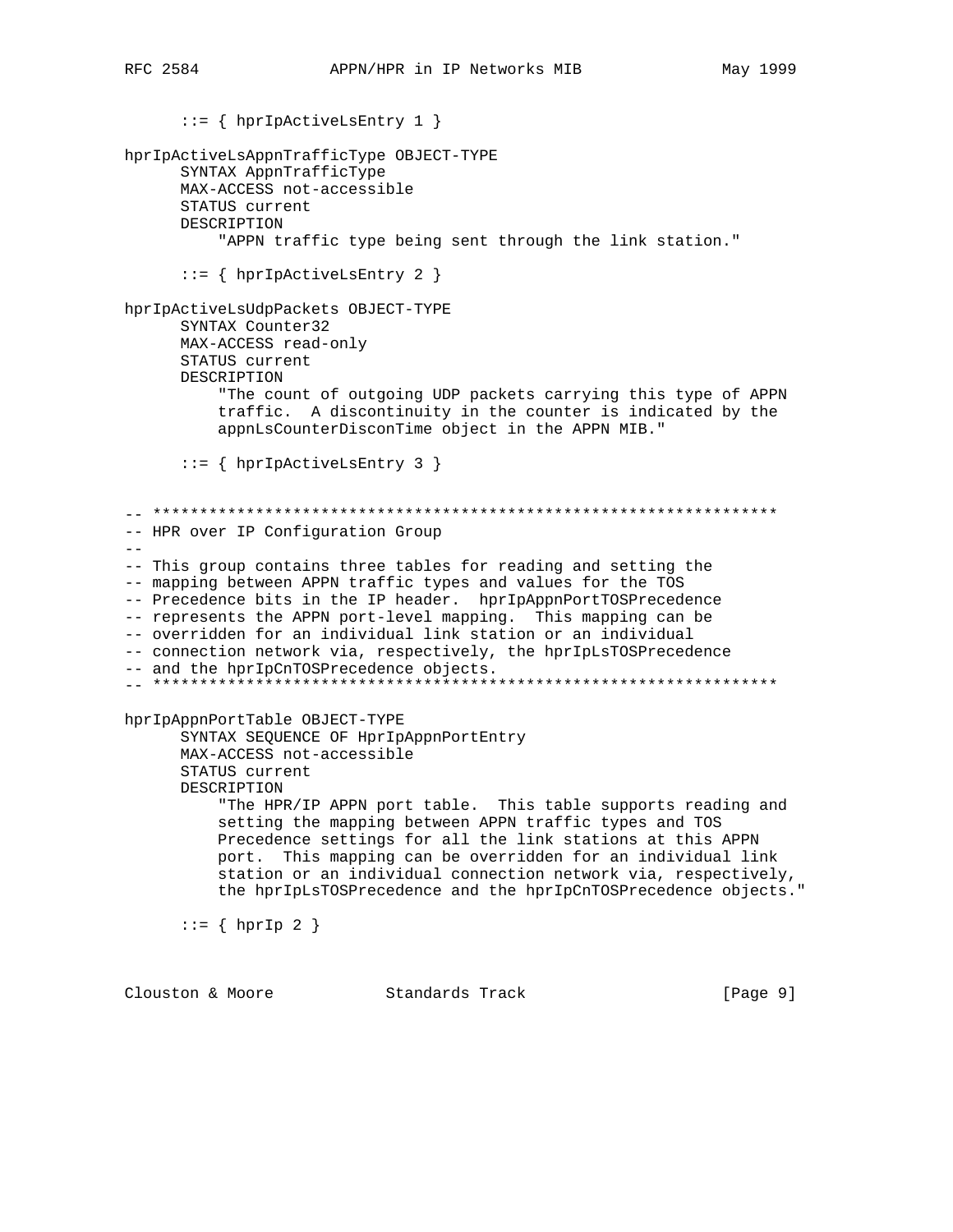hprIpAppnPortEntry OBJECT-TYPE SYNTAX HprIpAppnPortEntry MAX-ACCESS not-accessible STATUS current DESCRIPTION "Entry of the HPR/IP APPN port table. Entries exist for every APPN port defined to support HPR over IP." INDEX { hprIpAppnPortName, hprIpAppnPortAppnTrafficType } ::= { hprIpAppnPortTable 1 } HprIpAppnPortEntry ::= SEQUENCE { hprIpAppnPortName DisplayString, hprIpAppnPortAppnTrafficType AppnTrafficType, hprIpAppnPortTOSPrecedence AppnTOSPrecedence } hprIpAppnPortName OBJECT-TYPE SYNTAX DisplayString (SIZE (1..10)) MAX-ACCESS not-accessible STATUS current DESCRIPTION "Administratively assigned name for this APPN port. If this object has the same value as the appnPortName in the APPN MIB, then the two objects are referring to the same APPN port." ::= { hprIpAppnPortEntry 1 } hprIpAppnPortAppnTrafficType OBJECT-TYPE SYNTAX AppnTrafficType MAX-ACCESS not-accessible STATUS current DESCRIPTION "APPN traffic type sent through the port." ::= { hprIpAppnPortEntry 2 } hprIpAppnPortTOSPrecedence OBJECT-TYPE SYNTAX AppnTOSPrecedence MAX-ACCESS read-write STATUS current DESCRIPTION "A setting for the three TOS Precedence bits in the IP Type of Service field for this APPN traffic type. When this value is changed via a Set operation, the new setting for the TOS Precedence bits takes effect immediately, rather Clouston & Moore Standards Track [Page 10]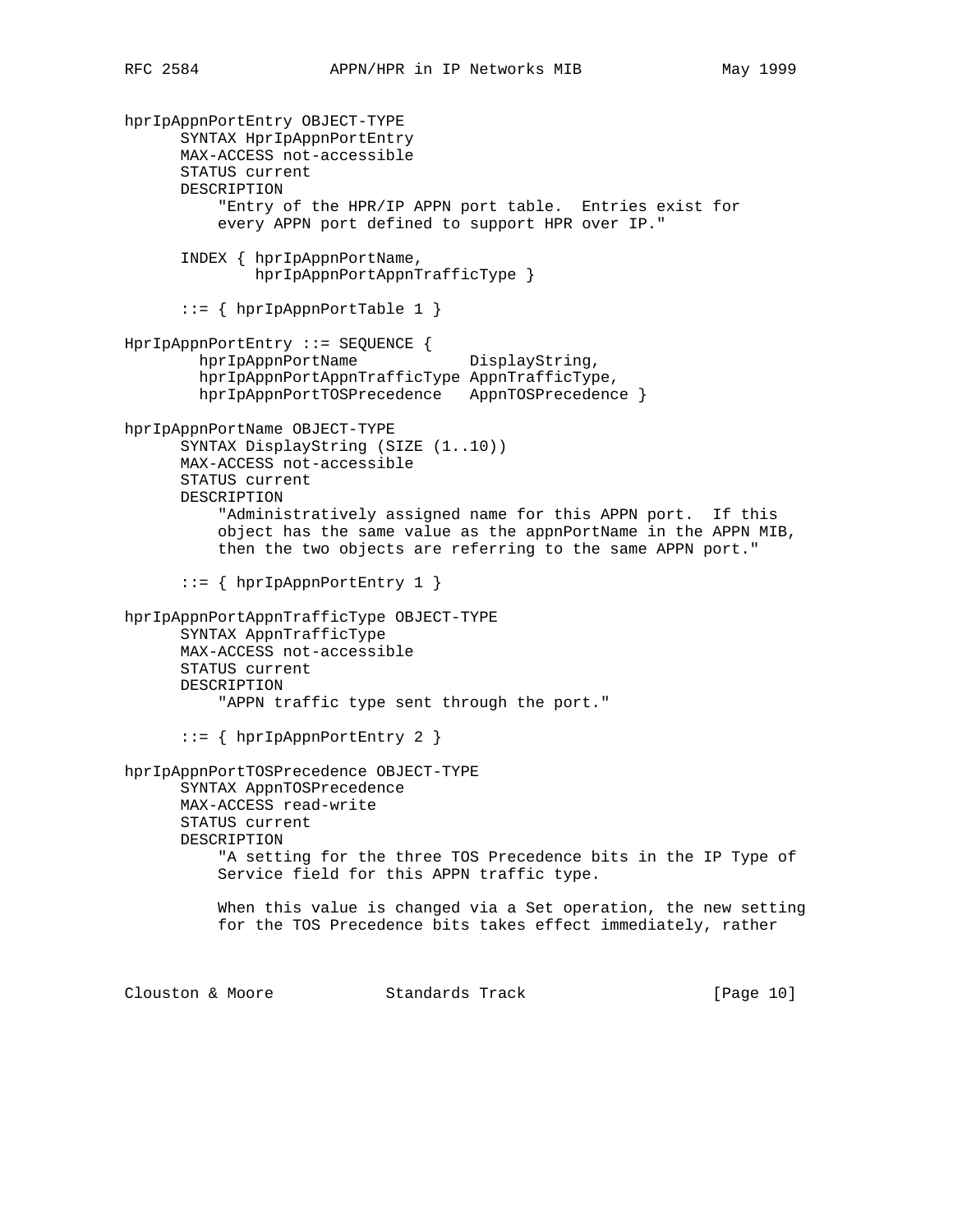than waiting for some event such as reinitialization of the port or of the APPN node itself." ::= { hprIpAppnPortEntry 3 } -- \*\*\*\*\*\*\*\*\*\*\*\*\*\*\*\*\*\*\*\*\*\*\*\*\*\*\*\*\*\*\*\*\*\*\*\*\*\*\*\*\*\*\*\*\*\*\*\*\*\*\*\*\*\*\*\*\*\*\*\*\*\*\*\*\*\*\* hprIpLsTable OBJECT-TYPE SYNTAX SEQUENCE OF HprIpLsEntry MAX-ACCESS not-accessible STATUS current DESCRIPTION "The HPR/IP link station table. Values for TOS Precedence at the link station level override those at the level of the containing port. If there is no entry in this table for a given link station, then that link station inherits its TOS Precedence values from its port."  $::= \{ hprIp 3 \}$ hprIpLsEntry OBJECT-TYPE SYNTAX HprIpLsEntry MAX-ACCESS not-accessible STATUS current DESCRIPTION "Entry of the HPR/IP link station table." INDEX { hprIpLsLsName, hprIpLsAppnTrafficType }  $::=$  { hprIpLsTable 1 } HprIpLsEntry ::= SEQUENCE { hprIpLsLsName DisplayString, hprIpLsAppnTrafficType AppnTrafficType, hprIpLsTOSPrecedence AppnTOSPrecedence, hprIpLsRowStatus RowStatus } hprIpLsLsName OBJECT-TYPE SYNTAX DisplayString (SIZE (1..10)) MAX-ACCESS not-accessible STATUS current DESCRIPTION "Administratively assigned name for the link station. If this object has the same value as the appnLsName in the APPN MIB, then the two objects are referring to the same APPN link station."

Clouston & Moore Standards Track [Page 11]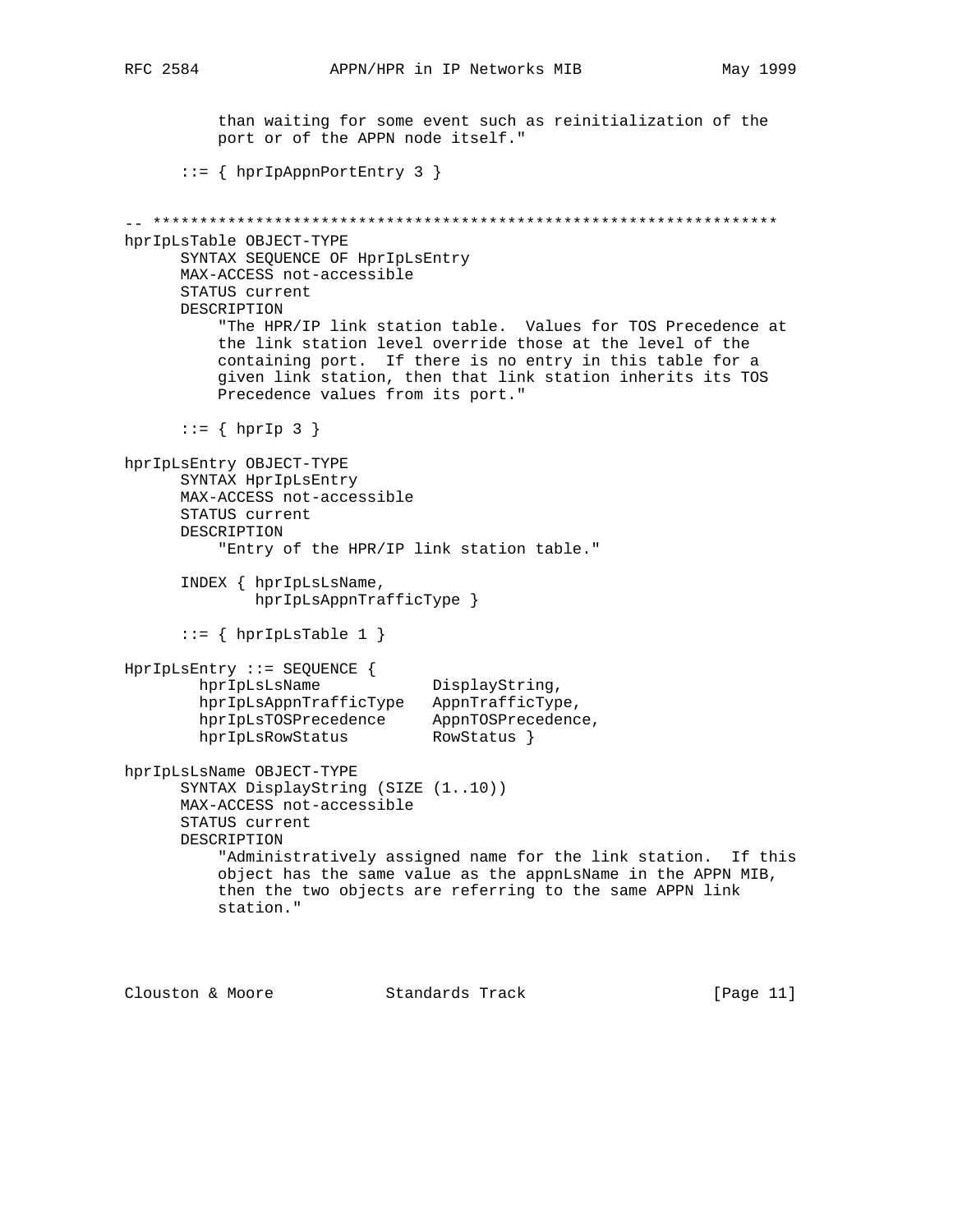$::=$  { hprIpLsEntry 1 } hprIpLsAppnTrafficType OBJECT-TYPE SYNTAX AppnTrafficType MAX-ACCESS not-accessible STATUS current DESCRIPTION "APPN traffic type sent through the link station."  $::=$  { hprIpLsEntry 2 } hprIpLsTOSPrecedence OBJECT-TYPE SYNTAX AppnTOSPrecedence MAX-ACCESS read-create STATUS current DESCRIPTION "A setting for the three TOS Precedence bits in the IP Type of Service field for this APPN traffic type. When this value is changed via a Set operation, the new setting for the TOS Precedence bits takes effect immediately, rather than waiting for some event such as reinitialization of the port or of the APPN node itself."  $::=$  { hprIpLsEntry 3 } hprIpLsRowStatus OBJECT-TYPE SYNTAX RowStatus MAX-ACCESS read-create STATUS current DESCRIPTION "This object allows entries to be created and deleted in the hprIpLsTable. As soon as an entry becomes active, the mapping between APPN traffic types and TOS Precedence settings that it specifies becomes effective. The value of the other accessible object in this entry, hprIpLsTOSPrecedence, can be changed via a Set operation when this object's value is active(1). An entry in this table is deleted by setting this object to destroy(6). Deleting an entry in this table causes the link station to revert to the default TOS Precedence mapping for its port."  $::=$  { hprIpLsEntry 4 }

Clouston & Moore Standards Track [Page 12]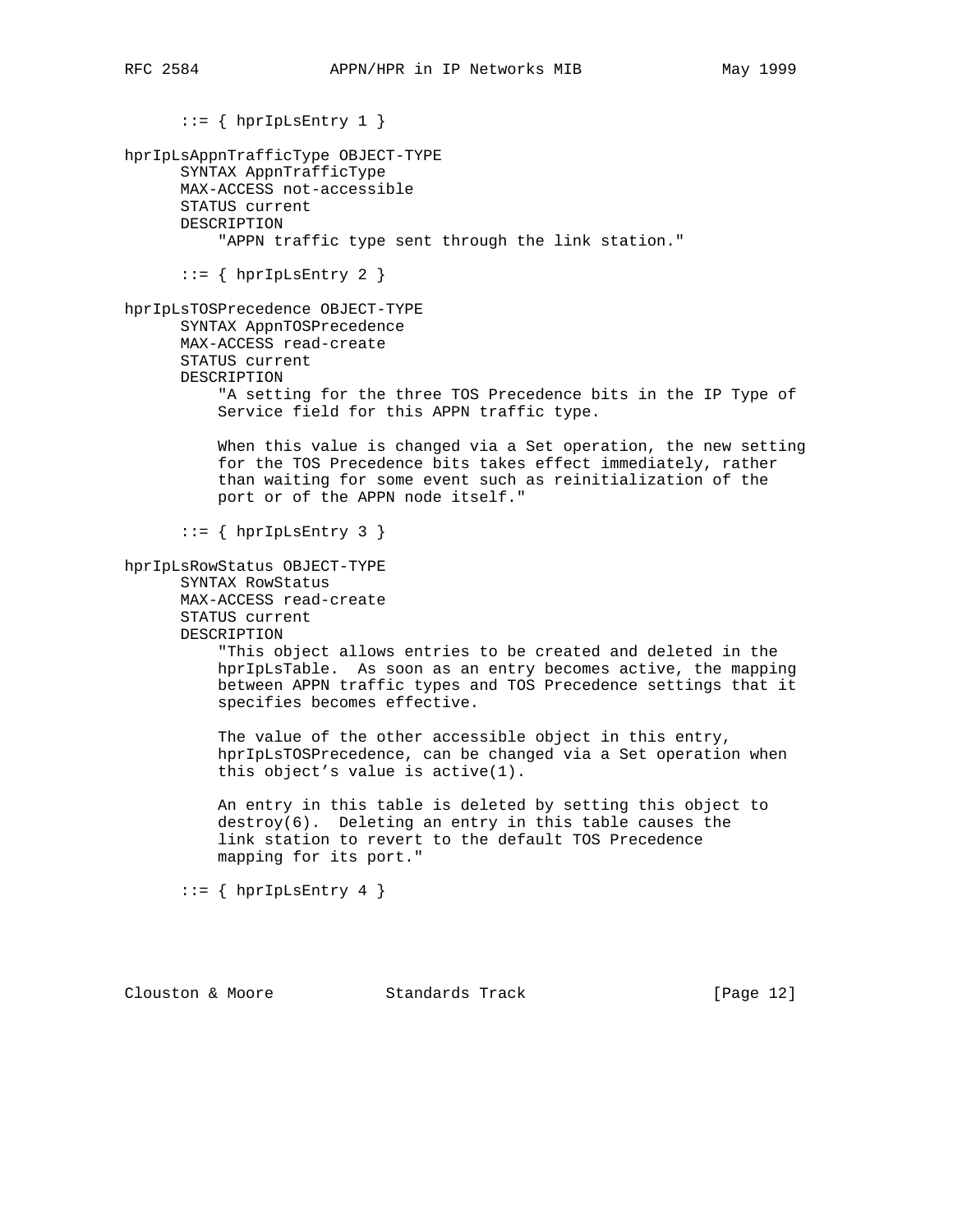-- \*\*\*\*\*\*\*\*\*\*\*\*\*\*\*\*\*\*\*\*\*\*\*\*\*\*\*\*\*\*\*\*\*\*\*\*\*\*\*\*\*\*\*\*\*\*\*\*\*\*\*\*\*\*\*\*\*\*\*\*\*\*\*\*\*\*\* hprIpCnTable OBJECT-TYPE SYNTAX SEQUENCE OF HprIpCnEntry MAX-ACCESS not-accessible STATUS current DESCRIPTION "The HPR/IP connection network table. Values for TOS Precedence at the connection network level override those at the level of the containing port. If there is no entry in this table for a given connection network, then that connection network inherits its TOS Precedence values from its port. A node may have connections to a given connection network through multiple ports. There is no provision in the HPR-IP architecture for variations in TOS Precedence values for a single connection network based on the port through which traffic is flowing to the connection network. Thus an entry in this table overrides the port-level settings for all the ports through which the node can reach the connection network."  $::=$  { hprIp 4 } hprIpCnEntry OBJECT-TYPE SYNTAX HprIpCnEntry MAX-ACCESS not-accessible STATUS current DESCRIPTION "Entry of the HPR/IP connection network table." INDEX { hprIpCnVrnName, hprIpCnAppnTrafficType }  $::=$  { hprIpCnTable 1 } HprIpCnEntry ::= SEQUENCE { hprIpCnVrnName SnaControlPointName, hprIpCnAppnTrafficType AppnTrafficType, hprIpCnTOSPrecedence AppnTOSPrecedence, hprIpCnRowStatus RowStatus } hprIpCnVrnName OBJECT-TYPE SYNTAX SnaControlPointName MAX-ACCESS not-accessible STATUS current DESCRIPTION "SNA control point name of the virtual routing node (VRN) that Clouston & Moore Standards Track [Page 13]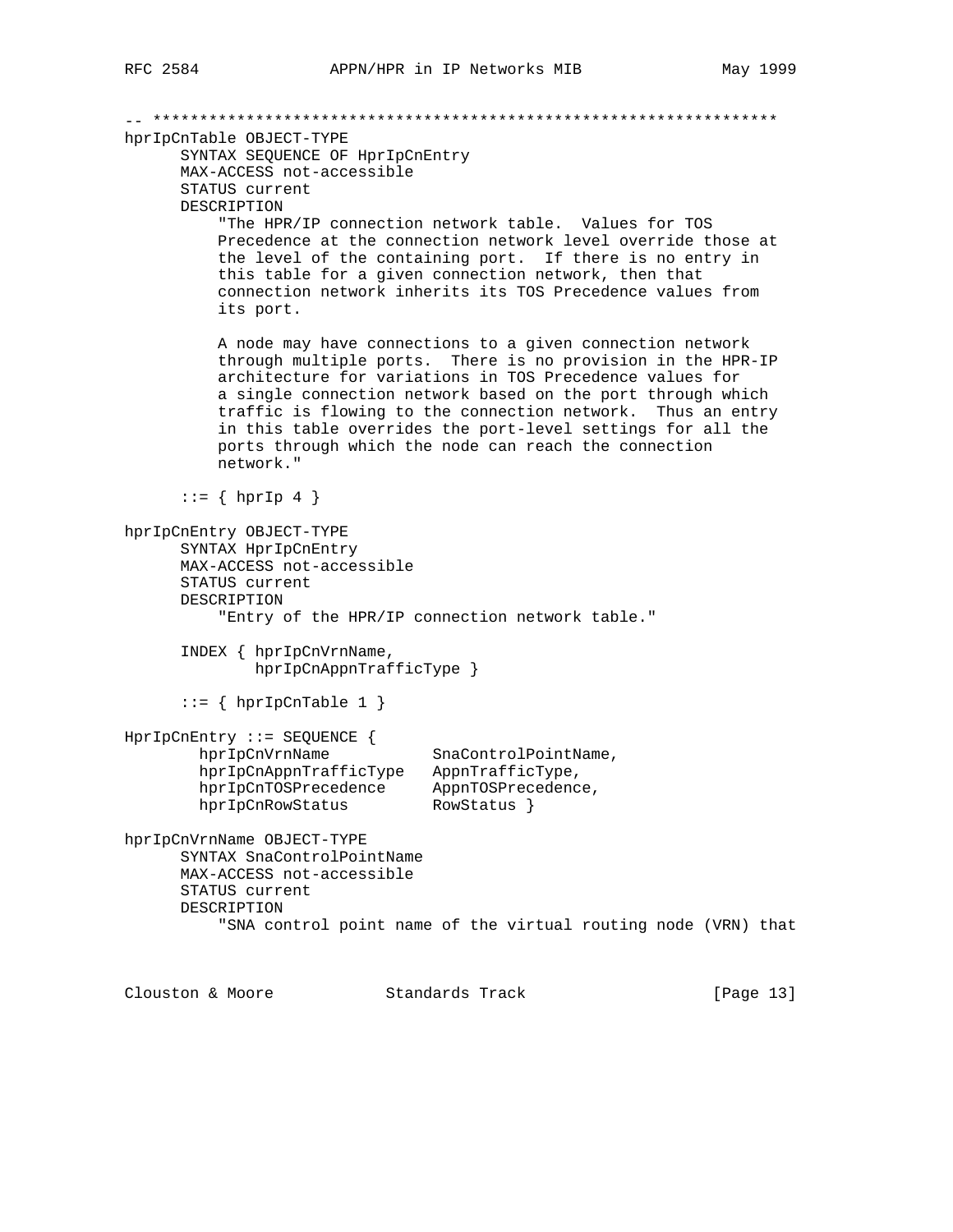identifies the connection network in the APPN topology database. If this object has the same value as the appnVrnName in the APPN MIB, then the two objects are referring to the same APPN VRN."  $::=$  { hprIpCnEntry 1 } hprIpCnAppnTrafficType OBJECT-TYPE SYNTAX AppnTrafficType MAX-ACCESS not-accessible STATUS current DESCRIPTION "APPN traffic type sent to this connection network."  $::=$  { hprIpCnEntry 2 } hprIpCnTOSPrecedence OBJECT-TYPE SYNTAX AppnTOSPrecedence MAX-ACCESS read-create STATUS current DESCRIPTION "A setting for the three TOS Precedence bits in the IP Type of Service field for this APPN traffic type. This setting applies to all traffic sent to this connection network by this node, regardless of the port through which the traffic is sent. When this value is changed via a Set operation, the new setting for the TOS Precedence bits takes effect immediately, rather than waiting for some event such as reinitialization of a port or of the APPN node itself."  $::= \{ hprIpCnEntry 3 \}$ hprIpCnRowStatus OBJECT-TYPE SYNTAX RowStatus MAX-ACCESS read-create STATUS current DESCRIPTION "This object allows entries to be created and deleted in the hprIpCnTable. As soon as an entry becomes active, the mapping between APPN traffic types and TOS Precedence settings that it specifies becomes effective. The value of the other accessible object in this entry, hprIpCnTOSPrecedence, can be changed via a Set operation when this object's value is active(1). An entry in this table is deleted by setting this object to destroy(6). Deleting an entry in this table causes the

Clouston & Moore Standards Track [Page 14]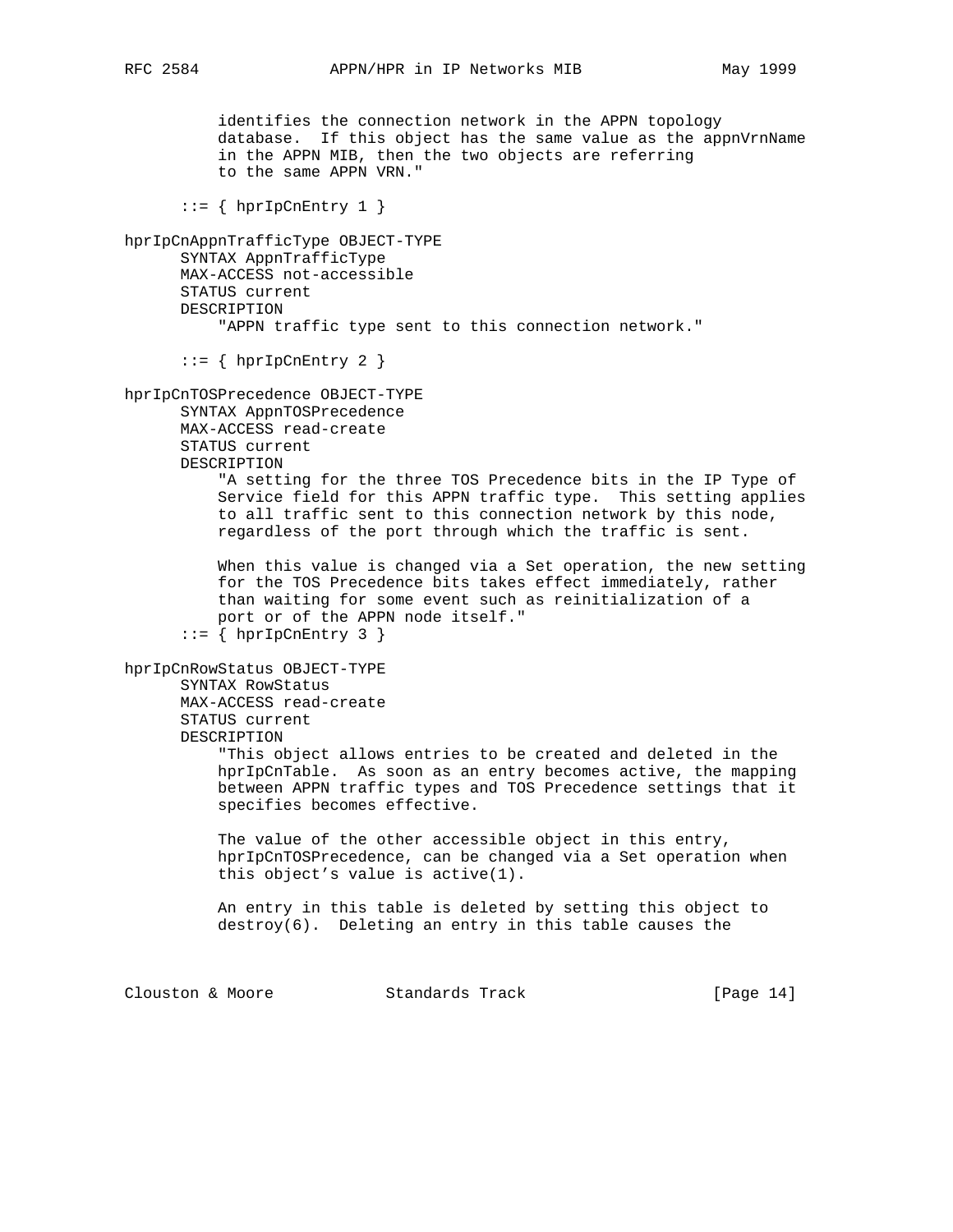[Page 15]

RFC 2584

connection network to revert to the default TOS Precedence mapping for each port through which it is accessed."  $::=$  { hprIpCnEntry 4 } -- Conformance Statement -- Definitions imported from the HPR MIB: -- hprConformance OBJECT IDENTIFIER ::= { hprMIB 2 }<br>-- hprCompliances OBJECT IDENTIFIER ::= { hprConformance 1 }<br>-- hprGroups OBJECT IDENTIFIER ::= { hprConformance 2 } -- hprGroups -- Compliance statements hprIpCompliance MODULE-COMPLIANCE STATUS current DESCRIPTION "Compliance statement for the HPR over IP MIB module." MODULE -- this module -- Conditionally mandatory groups GROUP hprIpMonitoringGroup DESCRIPTION "The hprIpMonitoringGroup is mandatory for APPN implementations supporting HPR over IP." GROUP hprIpConfigurationGroup DESCRIPTION "The hprIpConfigurationGroup is mandatory for APPN implementations supporting HPR over IP. It may, however, be implemented as a collection of read-only objects." OBJECT hprIpAppnPortTOSPrecedence MIN-ACCESS read-only DESCRIPTION "Write access is not required." OBJECT hprIpLsTOSPrecedence MIN-ACCESS read-only DESCRIPTION "Write access is not required." OBJECT hprIpLsRowStatus MIN-ACCESS read-only DESCRIPTION "Write access is not required."

Clouston & Moore Standards Track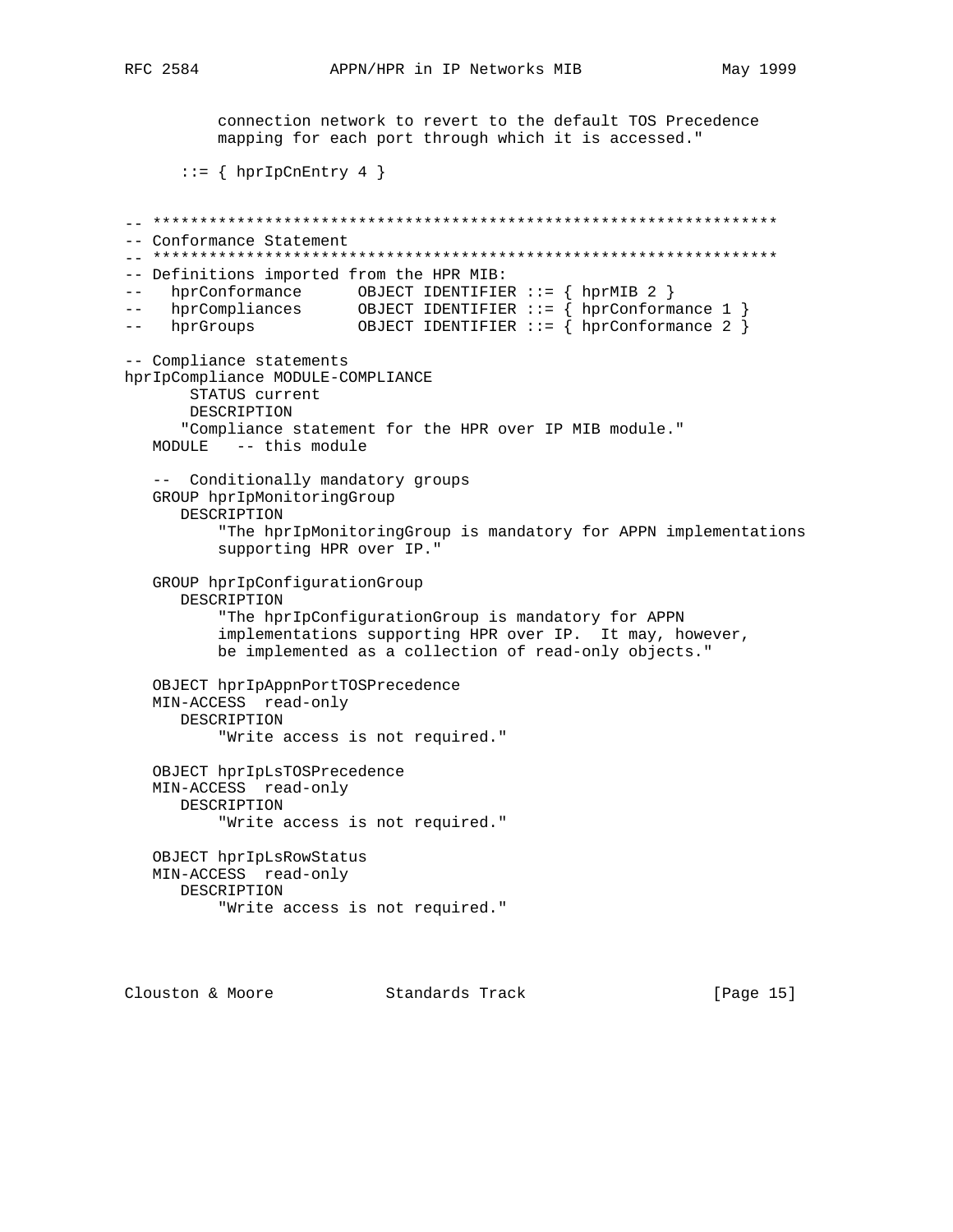```
 OBJECT hprIpCnTOSPrecedence
    MIN-ACCESS read-only
       DESCRIPTION
           "Write access is not required."
    OBJECT hprIpCnRowStatus
   MIN-ACCESS read-only
       DESCRIPTION
           "Write access is not required."
::= { hprCompliances 2 }
-- Group definitions
hprIpMonitoringGroup OBJECT-GROUP
       OBJECTS { hprIpActiveLsUdpPackets }
       STATUS current
       DESCRIPTION
           "An object for counting outgoing HPR/IP traffic for each APPN
           traffic type."
::= \{ hprGroups 5 \}hprIpConfigurationGroup OBJECT-GROUP
       OBJECTS { hprIpAppnPortTOSPrecedence,
                 hprIpLsTOSPrecedence,
                 hprIpLsRowStatus,
                 hprIpCnTOSPrecedence,
                 hprIpCnRowStatus }
       STATUS current
       DESCRIPTION
           "A collection of HPR/IP objects representing the mappings
           between APPN traffic types and TOS Precedence bits at the APPN
           port, APPN link station, and APPN connection network levels."
::= { hprGroups 6 }
END
5. Security Considerations
    Certain management information defined in this MIB may be considered
    sensitive in some network environments. Therefore, authentication of
    received SNMP requests and controlled access to management
```
 information SHOULD be employed in such environments. An authentication protocol is defined in [12]. A protocol for access control is defined in [15]. It is a customer responsibility to properly set up access control for MIB access.

Clouston & Moore Standards Track [Page 16]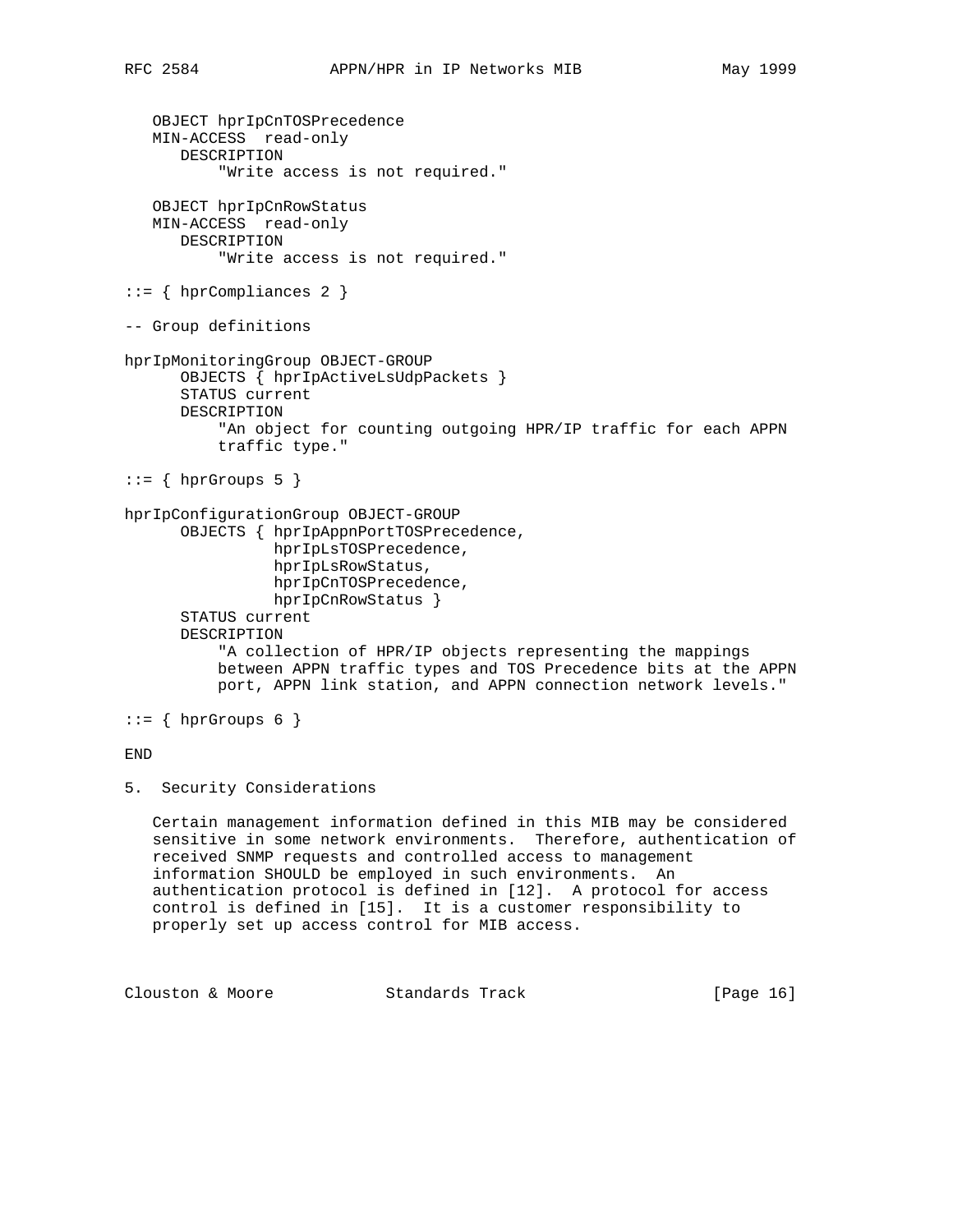None of the read-only objects in this MIB reports a password, user data, or anything else that is particularly sensitive. Some enterprises view their network configuration itself, as well as information about network usage and performance, as corporate assets; such enterprises may wish to restrict SNMP access to most of the objects in the MIB.

 The one read-write and four read-create objects in the MIB can affect network operations; it is recommended that SNMP access to these objects be restricted. The five objects are:

- o hprIpPortTOSPrecedence: Setting this object immediately changes the mapping for all link stations using this port which do not have an entry to override the port value. Improper mappings may cause delays or disruptions in the network. For example, if APPN traffic type 'High' is mapped to IP TOS Precedence bits ' 001', network control traffic will have the same TOS precedence as bulk data traffic. This may cause delays with session initializations, and timeouts on control sessions that could cause network outages.
- o hprIpLsTOSPrecedence: Setting this object has the potential for delay or disruption for this link station as described above with hprIpPortTOSPrecedence.
- o hprIpLsRowStatus: Setting this object to delete(6) causes this link station to revert to the default TOS Precedence mapping for its port. The customized mapping for this link station will no longer be in effect.
- o hprIpCnTOSPrecedence: Setting this object has the potential for delay or disruption for this links created for this connection network as described above with hprIpPortTOSPrecedence.
- o hprIpCnRowStatus: Setting this object to delete(6) causes links created for this connection network to revert to the default TOS Precedence mapping for its port. The customized mapping for this connection network will no longer be in effect.
- 6. Intellectual Property

 The IETF takes no position regarding the validity or scope of any intellectual property or other rights that might be claimed to pertain to the implementation or use of the technology described in this document or the extent to which any license under such rights might or might not be available; neither does it represent that it has made any effort to identify any such rights. Information on the IETF's procedures with respect to rights in standards-track and

Clouston & Moore Standards Track [Page 17]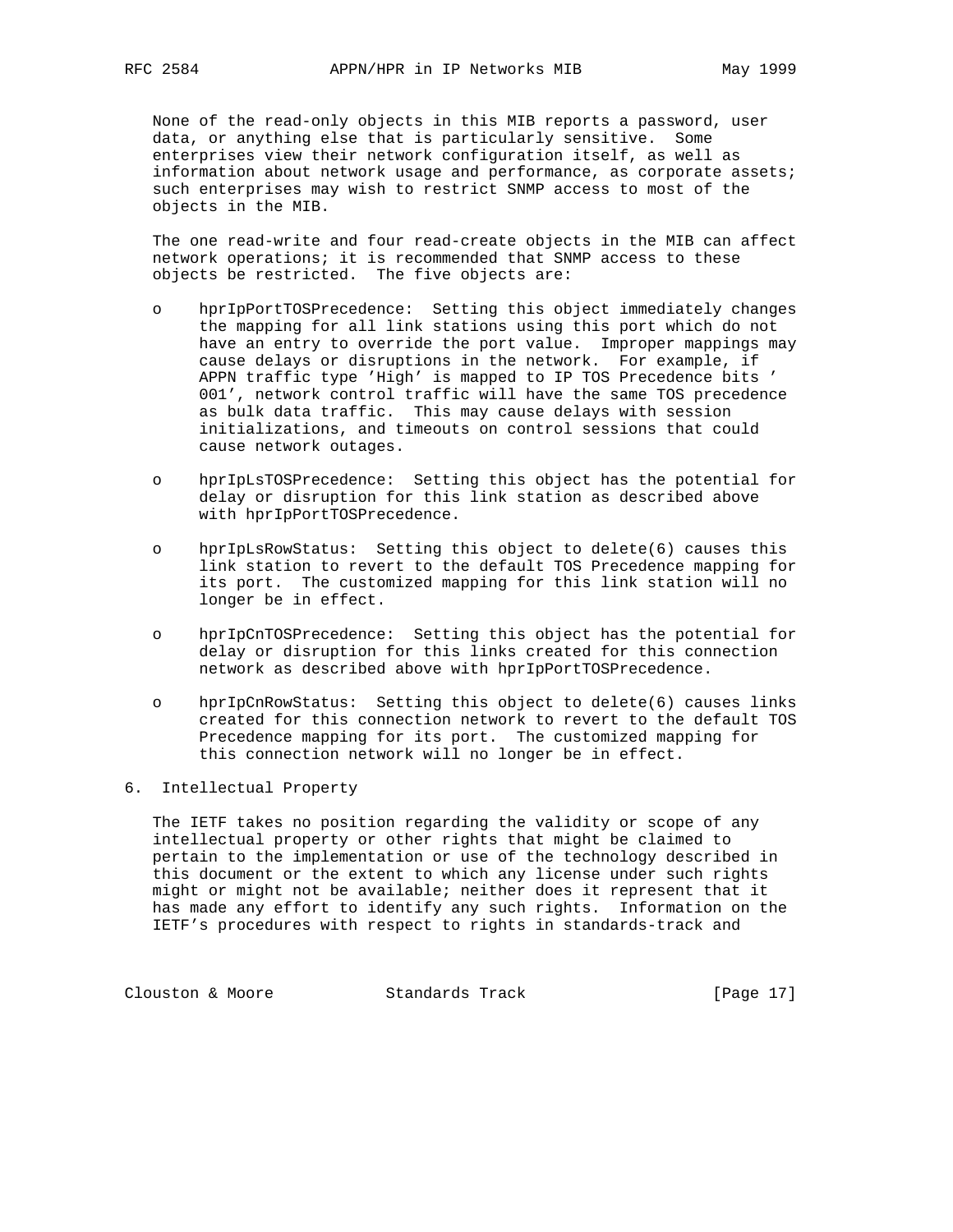standards-related documentation can be found in BCP-11 [16]. Copies of claims of rights made available for publication and any assurances of licenses to be made available, or the result of an attempt made to obtain a general license or permission for the use of such proprietary rights by implementers or users of this specification can be obtained from the IETF Secretariat.

 The IETF invites any interested party to bring to its attention any copyrights, patents or patent applications, or other proprietary rights which may cover technology that may be required to practice this standard. Please address the information to the IETF Executive Director.

7. Acknowledgments

 This MIB module is the product of the IETF SNA NAU MIB WG and the AIW APPN/HPR MIBs SIG. The editors would like to thank Katie Lee, IBM Corporation, for her work in creating the original version of this MIB.

- 8. References
	- [1] Harrington, D., Presuhn, R. and B. Wijnen, "An Architecture for Describing SNMP Management Frameworks", RFC 2271, January 1998
	- [2] Rose, M. and K. McCloghrie, "Structure and Identification of Management Information for TCP/IP-based Internets", STD 16, RFC 1155, May 1990.
	- [3] Rose, M. and K. McCloghrie, "Concise MIB Definitions", STD 16, RFC 1212, March 1991.
	- [4] Rose, M., "A Convention for Defining Traps for use with the SNMP", RFC 1215, March 1991.
	- [5] McCloghrie, K., Perkins, D. and J. Schoenwaelder, "Structure of Management Information Version 2 (SMIv2)", STD 58, RFC 2578, April 1999.
	- [6] McCloghrie, K., Perkins, D. and J. Schoenwaelder, "Textual Conventions for SMIv2", STD 58, RFC 2579, April 1999.
	- [7] McCloghrie, K., Perkins, D. and J. Schoenwaelder, "Conformance Statements for SMIv2", STD 58, RFC 2580, April 1999.
	- [8] Case, J., Fedor, M., Schoffstall, M. and J. Davin, "Simple Network Management Protocol", STD 15, RFC 1157, May 1990.

Clouston & Moore Standards Track [Page 18]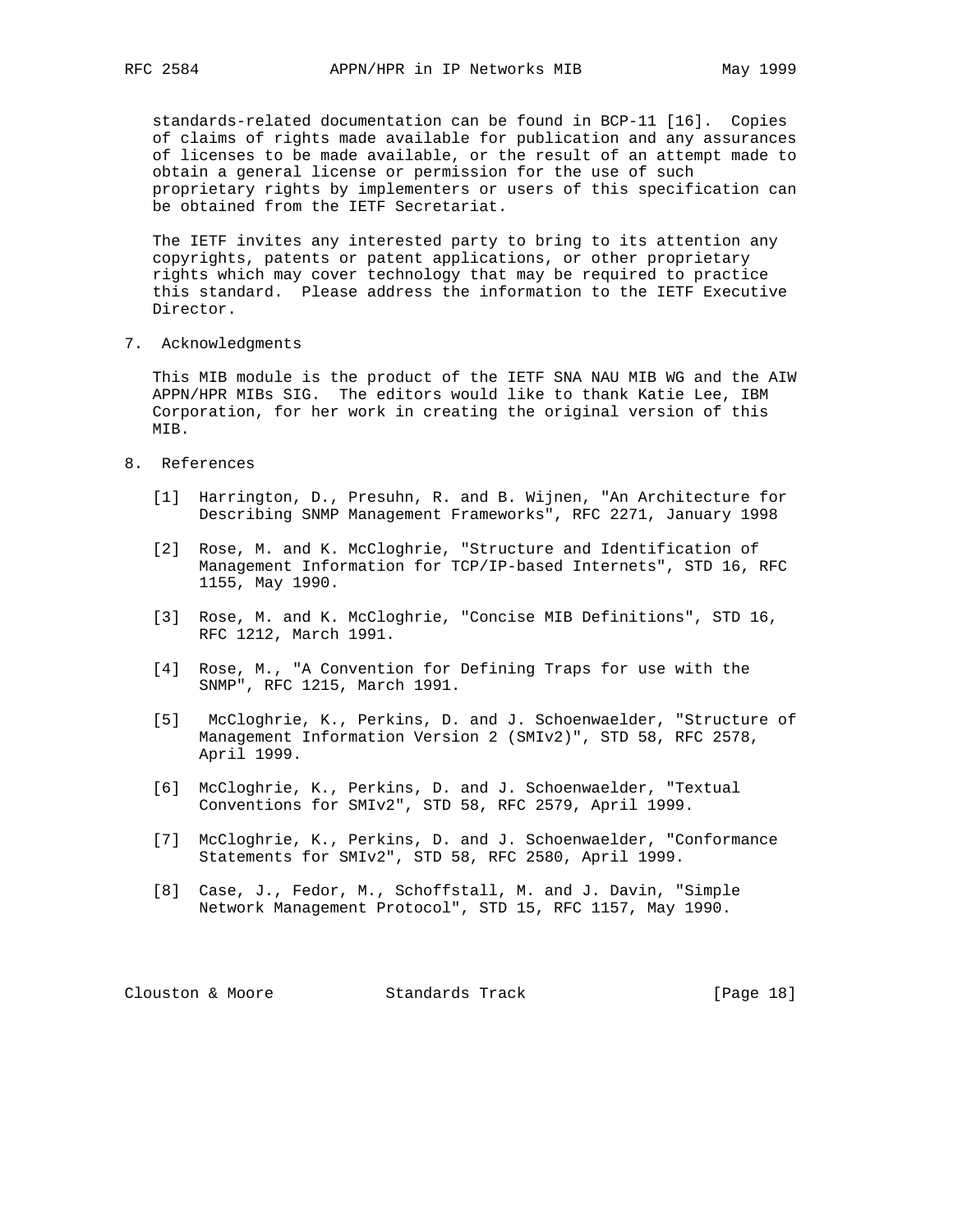- [9] Case, J., McCloghrie, K., Rose, M. and S. Waldbusser, "Introduction to Community-based SNMPv2", RFC 1901, January 1996.
- [10] Case, J., McCloghrie, K., Rose, M. and S. Waldbusser, "Transport Mappings for Version 2 of the Simple Network Management Protocol (SNMPv2)", RFC 1906, January 1996.
- [11] Case, J., Harrington D., Presuhn R. and B. Wijnen, "Message Processing and Dispatching for the Simple Network Management Protocol (SNMP)", RFC 2272, January 1998.
- [12] Blumenthal, U. and B. Wijnen, "User-based Security Model (USM) for version 3 of the Simple Network Management Protocol (SNMPv3)", RFC 2274, January 1998.
- [13] Case, J., McCloghrie, K., Rose, M. and S. Waldbusser, "Protocol Operations for Version 2 of the Simple Network Management Protocol (SNMPv2)", RFC 1905, January 1996.
- [14] Levi, D., Meyer, P. and B. Stewart, "SNMPv3 Applications", RFC 2273, January 1998.
- [15] Wijnen, B., Presuhn, R. and K. McCloghrie, "View-based Access Control Model (VACM) for the Simple Network Management Protocol (SNMP)", RFC 2275, January 1998.
- [16] Hovey, R. and S. Bradner, "The Organizations Involved in the IETF Standards Process", BCP 11, RFC 2028, October 1996.
- [17] Bradner, S., "Key words for use in RFCs to Indicate Requirement Levels", BCP 14, RFC 2119, March 1997.
- [18] Dudley, G, "APPN/HPR in IP Networks", RFC 2353, May 1998.
- [19] Clouston, B. and B. Moore, "Definition of Managed Objects for APPN", RFC 2455, November 1998.
- [20] Clouston, B. and B. Moore, "Definitions of Managed Objects for HPR", RFC 2238, May 1997.
- [21] Nichols, K., Blake, S., Baker, F. and D. Black, "Definition of the Differentiated Services Field (DS Field) in the IPv4 and IPv6 Headers", RFC 2474, December 1998.

Clouston & Moore Standards Track [Page 19]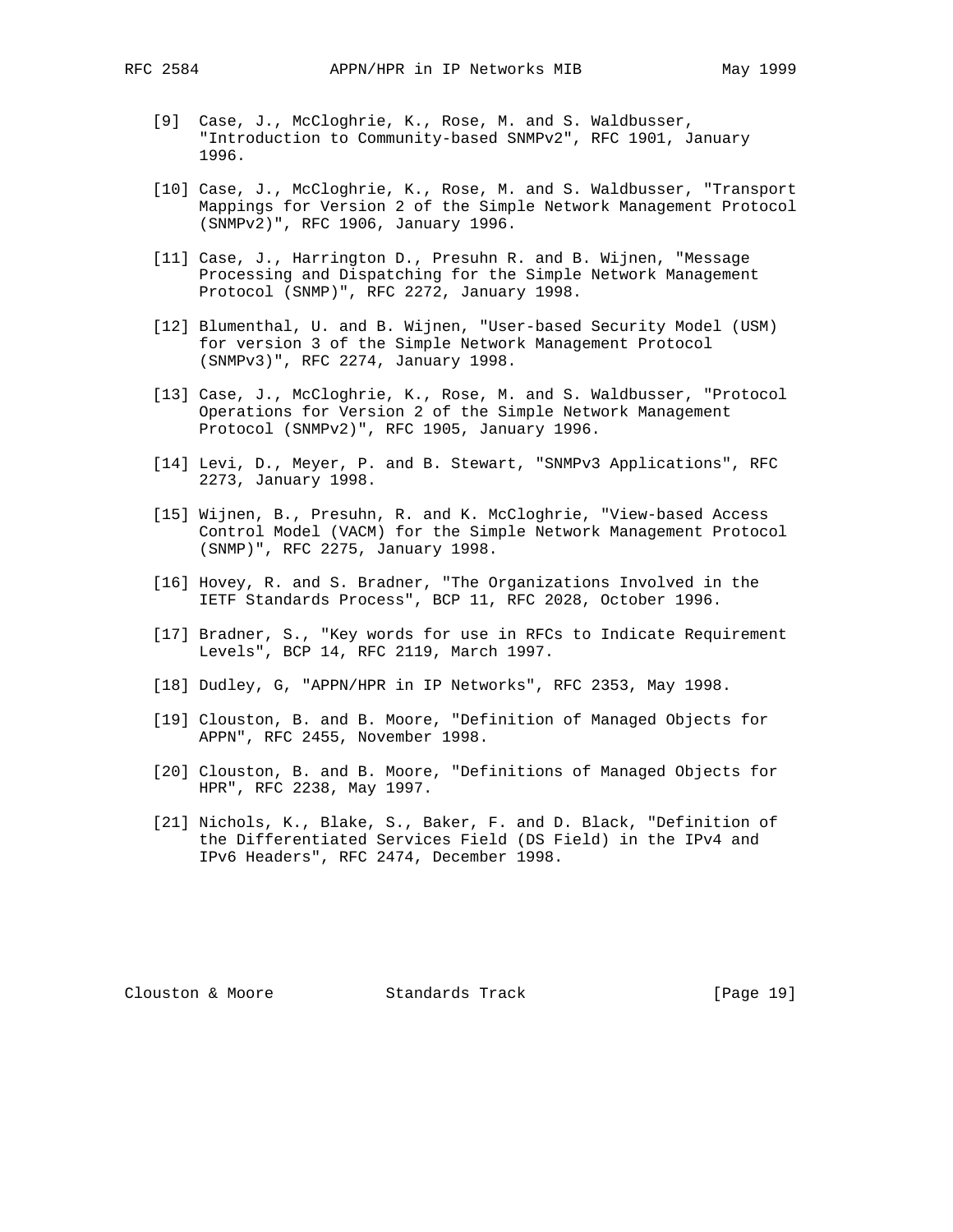9. Authors' Addresses

 Bob Clouston Cisco Systems 7025 Kit Creek Road P.O. Box 14987 Research Triangle Park, NC 27709, USA

 Phone: +1 919 472 2333 EMail: clouston@cisco.com

 Robert Moore Dept. BRQA/Bldg. 501/G114 IBM Corporation P.O.Box 12195 3039 Cornwallis Research Triangle Park, NC 27709, USA

 Phone: +1 919 254 4436 EMail: remoore@us.ibm.com

Clouston & Moore Standards Track [Page 20]